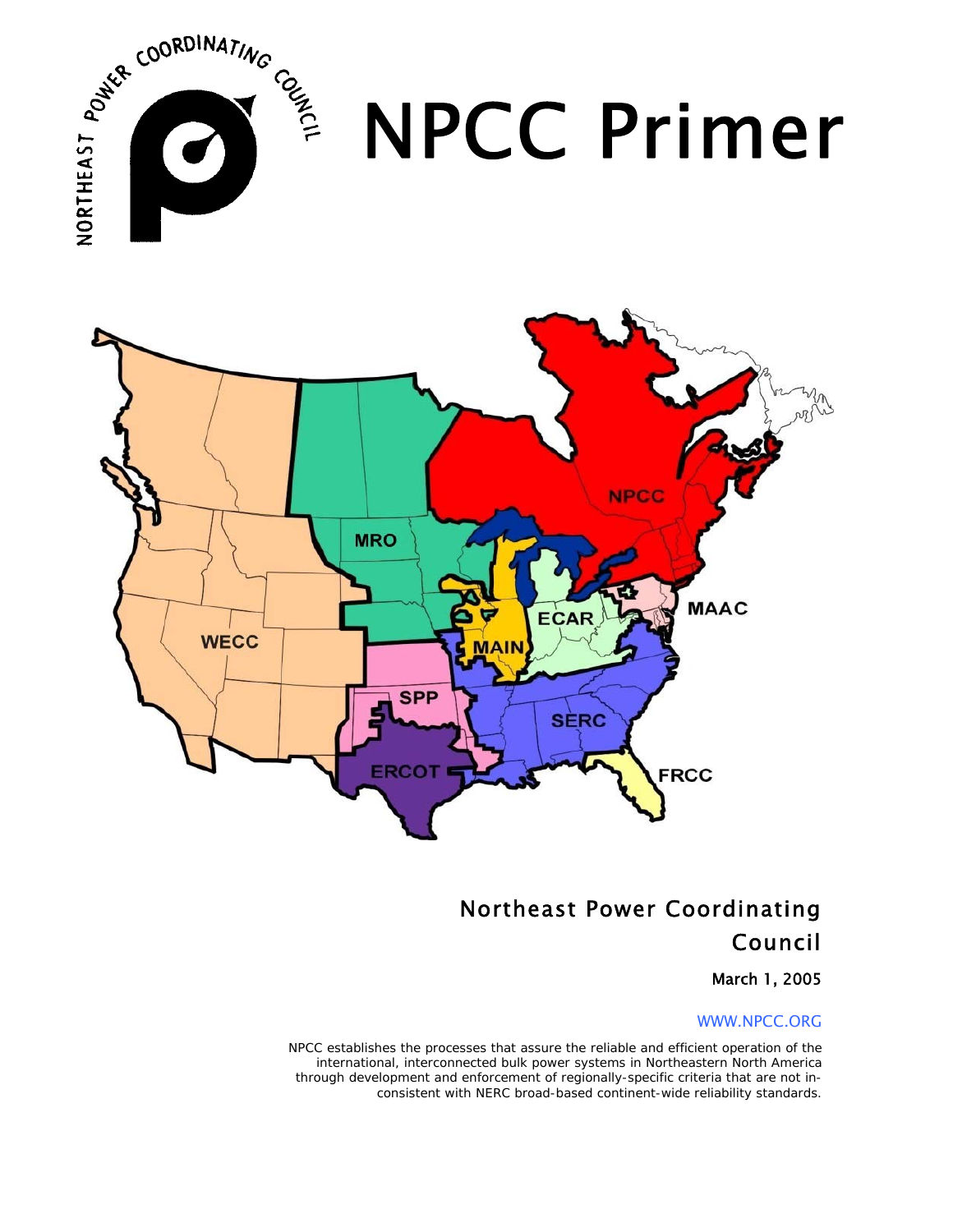# **Table of Contents**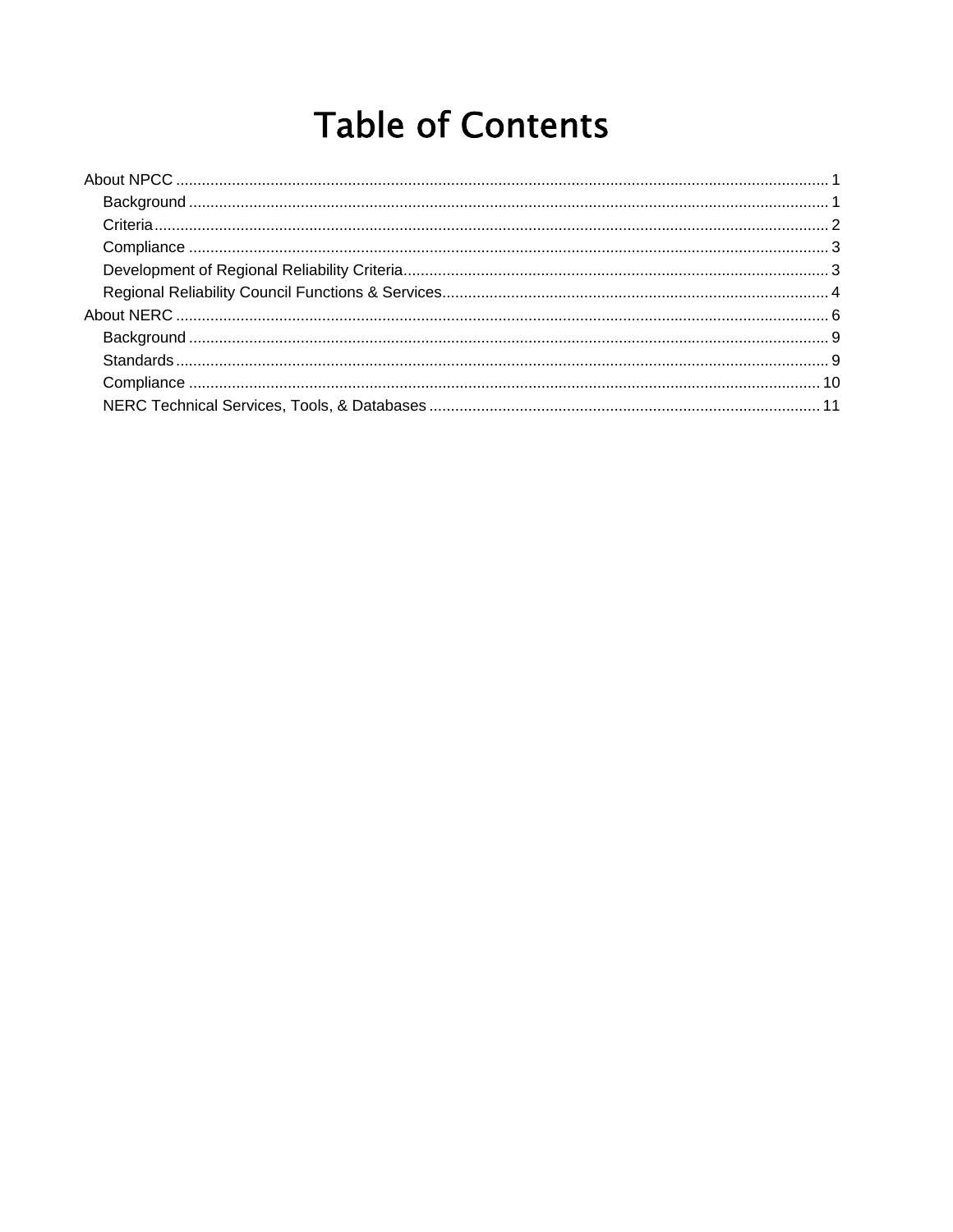# About NPCC

The Northeast Power Coordinating Council (NPCC) is the voluntary, non-profit international electric Regional Reliability Council formed in January, 1966 shortly after the November 9, 1965 Northeast Blackout that establishes the processes which assure the reliable and efficient operation of the interconnected power systems within its geographic area. That area includes New York, the six New England states, Ontario, Quebec, and the Maritime Provinces in Canada. The total population served is approximately 54 million. The area covered is approximately 1 million square miles.

From an electric load perspective, 20% of the Eastern Interconnection load is served within NPCC. For Canadian electricity requirements, 70% of Canadian load is located within the NPCC region. NPCC is the third largest of the ten Regional Reliability Councils located throughout the United States, Canada and portions of Mexico that together make up the North American Electric Reliability Council (NERC).

As a member of NERC, NPCC provides for the regionally specific implementation of broad based industry-wide reliability standards, and has developed a number of fundamental Criteria Documents that clearly define the principles which need to be followed to assure that it can accomplish its mission of promoting a reliable interconnected power system. The documents are reviewed periodically using the NPCC Open Process and revised when necessary to assure that they are current and meet the needs of the industry.

NPCC conducts regular reliability assessments through its Reliability Coordinating Committee (RCC) and its Task Forces & Working Groups, and utilizes a Reliability Assessment Program to monitor members' conformance with the Council's Criteria, Guides and Procedures.

The Program consists of two parts: Criteria Review & Development and Reliability Assessment. In addition, a Reliability Compliance and Enforcement Program (RCEP) establishes a mechanism to impose sanctions for non-compliance to a specified set of reliability requirements.

Current NPCC membership represents Transmission Providers and Transmission Customers serving the northeastern United States and central and eastern Canada; the NPCC Membership Agreement allows for non-voting membership to be extended to regulatory agencies with jurisdiction over participants in the electricity market in Northeastern North America, and also extends membership to public-interest organizations expressing interest in the reliability of electric service in Northeastern North America.

## Background

NPCC initially was comprised of most of the entities that had previously participated in *CANUSE* (Canada-United States Eastern Interconnection), a much looser and less formal operating/planning organization. Its formation responded in part to Recommendation #4 of the (US) Federal Power Commission *NORTHEAST POWER FAILURE November 9 and 10, 1965: A Report to the President:*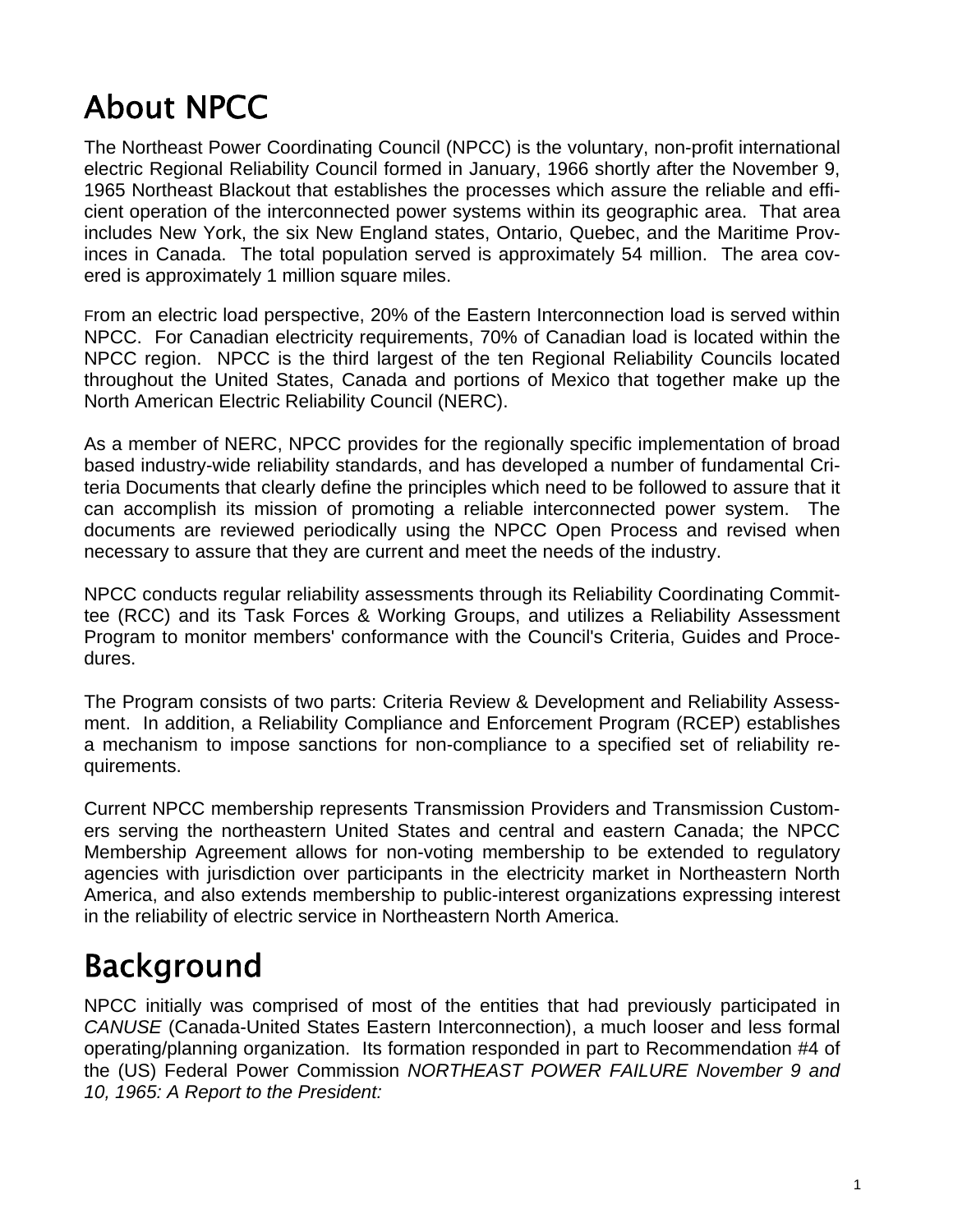4. The systems in the CANUSE area should plan their future growth and operate their systems on a fully coordinated basis if they are to achieve maximum reliability of service. Achievement of this goal requires close coordination of system planning and operation, which would be easier to achieve if the companies established one or more unified planning and operating groups which made this task their primary responsibility. We recommend the delegation to such planning and operating groups of sufficient responsibility to assure the performance of those functions which require close intersystem coordination.

The original Memorandum of Agreement (MOA) was signed by executives representing the electric systems in New York, New England, and Ontario on January 19, 1966, to "promote reliability and efficiency of electric service in the interconnected systems of the signatory parties by extending the coordination of their system planning and operating procedures." The MOA called for establishing two standing committees; the System Design Coordinating Committee (recommends design guides that affect the operation of interconnected systems), and the Operating Procedure Coordinating Committee (recommends operating procedures and guides) and two technical task forces (Task Force on System Protection and Task Force on System Studies), all populated by representatives of the member companies.

## **Criteria**

NPCC Criteria always focused on the reliability of the northeast interconnected bulk power system, not the underlying transmission network. This concept is exemplified by its performance-based definition of the bulk power system:

*The interconnected electrical systems within Northeastern North America comprising generation and transmission facilities on which faults or disturbances can have a significant adverse impact outside of the local area. In this context, local areas are determined by the Council members.* 

NPCC Criteria development is a "bottom-up" process; Criteria is developed by the Task Forces, reviewed by the Coordinating Committees, and approved by the members.

The original Criteria that were put in place included the following:

- **Basic Criteria for Design & Operation of Interconnected Power Systems–September 20, 1967;**
- Bulk Power System Protection Maintenance Criteria–April 22, 1969;
- Bulk Power System Protection Criteria–August 31, 1970.

Additional criteria relating to emergency operation, operating reserve and compliance enforcement were also adopted.

The criteria development process remains "bottom-up". The NPCC "Open Process" website postings ensure that all interested parties have ample opportunity for comment with an assurance that their comments will be addressed. All criteria still require approval by the NPCC members before taking effect.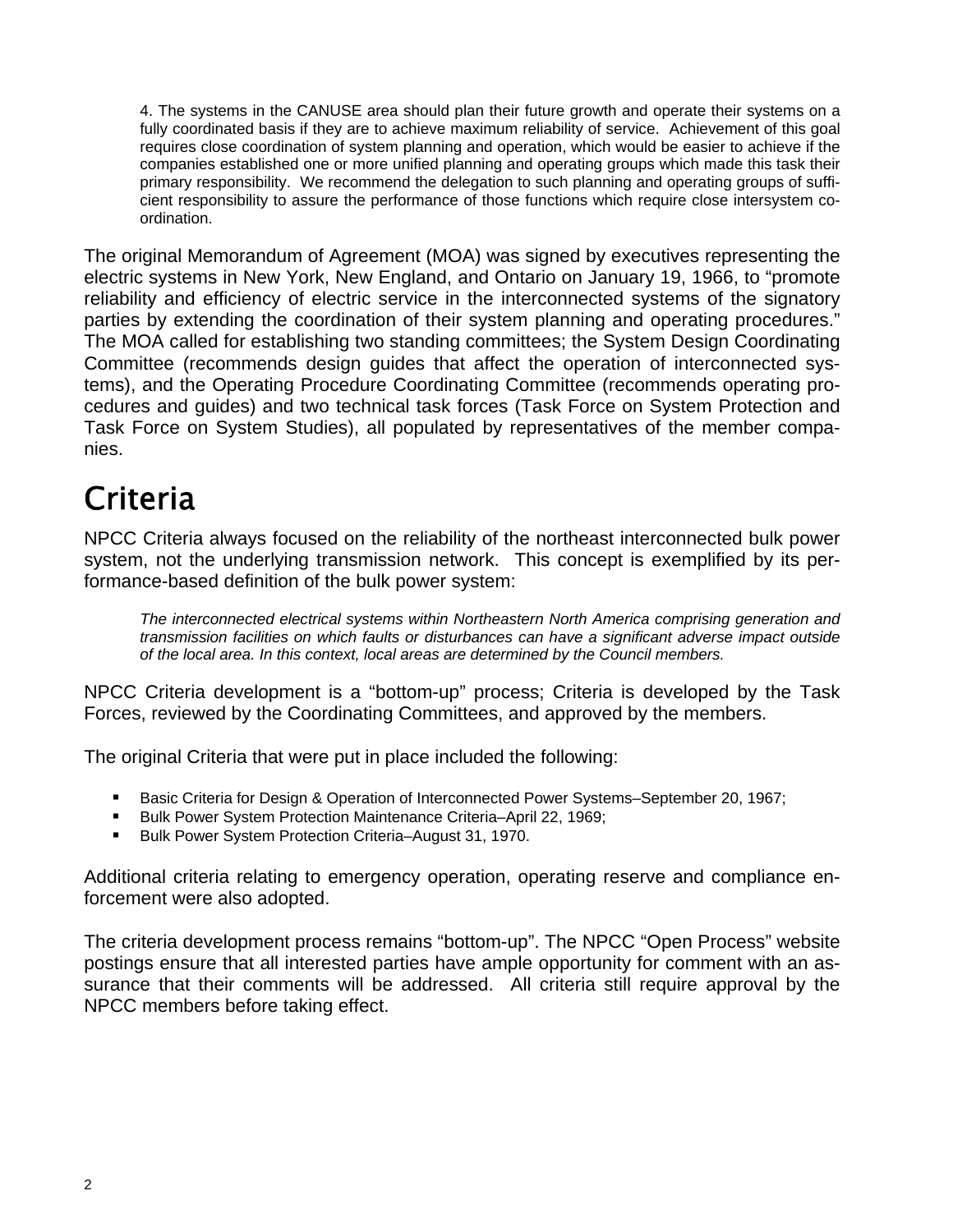## **Compliance**

Each NPCC member, as a signatory to the *NPCC Membership Agreement* (and its predecessor, the Memorandum of Agreement), is bound to:

 …plan and design its bulk power system in compliance with Criteria, Guides, and Procedures established by the Council; and,

…conduct its operations in compliance with Criteria, Guides, and Procedures established by the Council.

In that sense, NPCC criteria have always been "mandatory".

In the late 1990s, in response to issues raised by the deregulation of the electric power industry, NPCC formed the Compliance Monitoring and Assessment Subcommittee to consolidate the compliance monitoring efforts previously undertaken by the task forces, and to establish a program for enforcing compliance with specified NPCC criteria by means of a non-monetary sanctioning process.

The "enforceable" criteria as well as the complete monitoring and enforcement process are defined in an NPCC criteria document first adopted by the members in 2000 that adheres to the same "bottom-up" development, review, and approval process as any other criteria.

In a very real sense, NPCC is a self-governing body that operates on a consensus basis by the "consent of the governed".

## Development of Regional Reliability Criteria

NPCC maintains an Open Process for its development of regionally-specific reliability criteria, guidelines and procedures. Regional reliability requirements, infrastructure, and bulk power system disturbances are analyzed to assess need for more stringent or additional criteria.

NPCC develops its criteria assuring that they are neither inconsistent with, nor less stringent than, NERC continent-wide Reliability Standards, and are not anti-competitive in nature.

NPCC conducts regular, periodic reviews of its regionally-specific criteria, guidelines and procedures; NPCC currently has 9 criteria, 12 guidelines and 21 procedures.

NPCC established (and regularly reviews) the Bulk Power System Definition and identifies the elements of the Bulk Power System.

NPCC also participates in the NERC Reliability Standards Development process, and coordinates ballot body segments within its geographical area.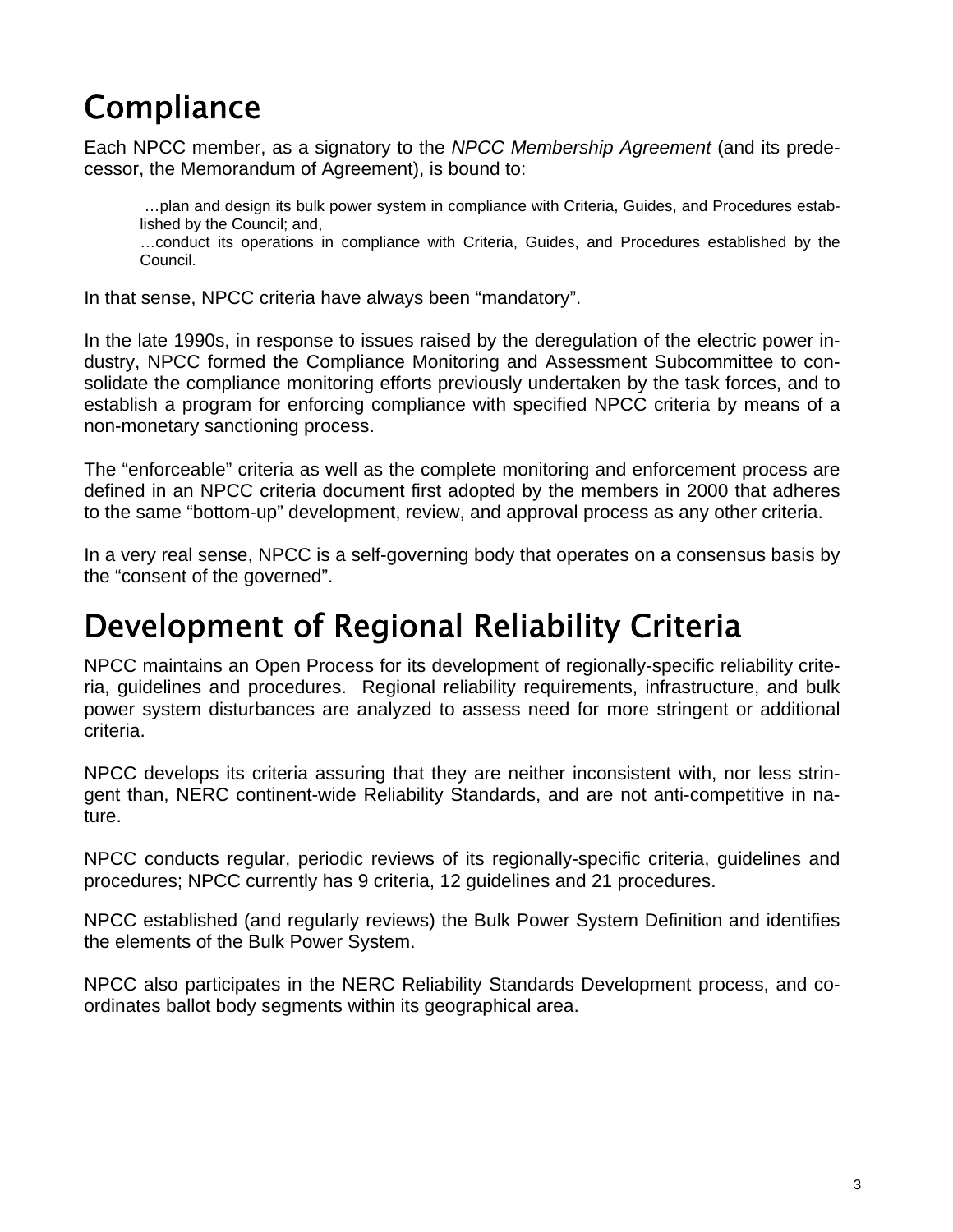# Regional Reliability Council Functions & Services

NPCC performs the following additional functions and services for the Northeast:

### **Coordination of Operation**

- Coordinate implementation of NERC operating policies & NPCC criteria among the Area control rooms;
- Coordinate operating reserve requirements (10 minute and 30 minute);
- **Coordinate reserve sharing procedures Coordinate interchange scheduling and time error correction** procedures;
- Monitor Area control performance, frequency response characteristics and Area Control Error;
- Initiate weekly conference calls to coordinate demand, resources, and transmission maintenance outages among NPCC and neighboring Areas;
- Initiate pre-emergency conference calls;
- Initiate emergency calls during system emergencies, and coordinate NPCC Control Area response in the event of a physical threat to the security of the interconnected bulk power supply system;
- Identify security concerns in system operation;
- **Coordinate Lake Erie line loading relief procedures;**
- Coordinate need, development and application of operating tools;
- **E** Establish and coordinate regional operator training program;
- **Establish procedures to avert geomagnetically induced system problems;**
- Coordinate individual Control Area restoration efforts:
- Identify mutual assistance potential among NPCC Areas during system restoration;
- Coordinate restoration training and exercises among the NPCC Control Areas;
- **Inventory and monitor testing of key facilities and associated critical components for system restora**tion.

### **Coordination of Planning**

- Establish Regional Reliability Plan;
- **Coordinate Area planning activities on a Region-wide basis;**
- Conduct Wide-Area collaborative planning initiative;
- **Facilitate Inter-ISO Planning;**
- **Develop interregional resource adequacy model;**
- Coordinate Regional ATC-TTC Methodology and webpage:
- **Participate in neighboring regions' working groups;**
- Create the annual MMWG library of load flow cases and dynamics information for use in interregional studies;
- **Develop a detailed NPCC library of power flow base cases;**
- Develop a detailed NPCC library of dynamic base cases;
- **Participate in MAAC-ECAR-NPCC (MEN) summer and winter studies:**
- Perform additional base case and study work as necessitated by emergency conditions i.e. post-Blackout 2003 assessment.

### **Assessment of Reliability**

- Conduct pre-seasonal assessment of NPCC system performance;
- Conduct pre-seasonal assessments of resource adequacy;
- **Participate in NERC and inter-regional pre-seasonal assessments;**
- **Review operational readiness of NPCC for the coming operating period;**
- Evaluate reactive power and voltage control practices;
- **Report and analyze system disturbances;**
- **Review transmission studies performed by NPCC Areas;**
- Conduct periodic overall transmission assessments;
- Perform Area transmission reviews;
- **Analyze and periodically review Special Protection Systems;**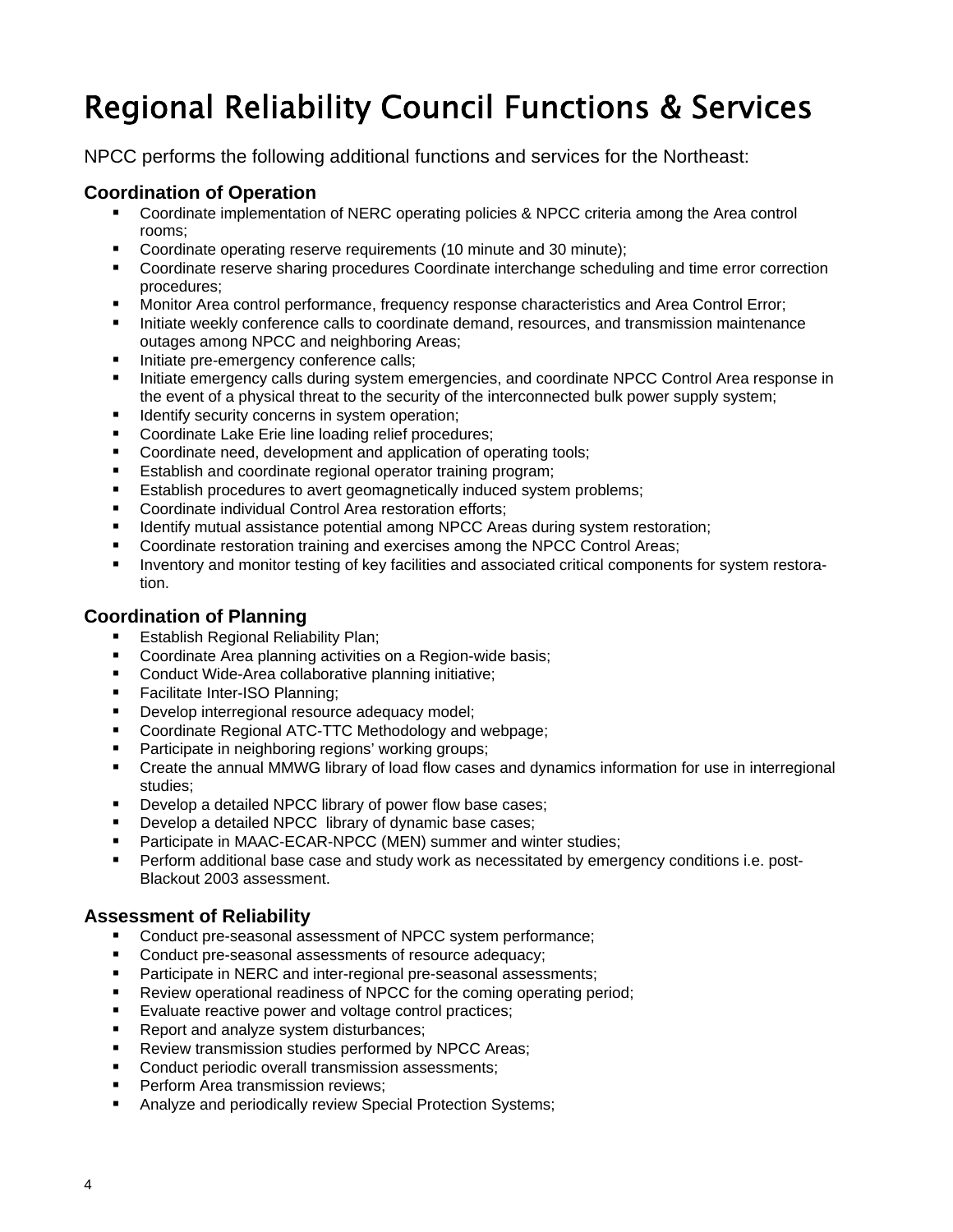### **Assessment of Reliability (continued)**

- Maintain SPS database;
- Perform periodic review of under frequency load shedding effectiveness;
- **Maintain UFLS database:**
- **Review on-line computer system performance during NPCC Area disturbances;**
- Review NPCC on-line computer system status and plans;
- **Assess NPCC Control Area restoration plans.**

#### **Compliance**

- Assess compliance to NPCC Criteria and NERC Standards;
- Conduct Compliance Audits;
- Administer Compliance enforcement and appeal process;
- **Conduct readiness audits, jointly with NERC.**

#### **Critical Infrastructure Protection**

- Coordinate Regional Infrastructure Security and Technology activities;
- Coordinate IT security;
- Coordinate communications with NERC CIPC, other national (DHS, DOE) and international groups.

#### **Market Reliability Interface**

- To the extent possible, facilitate attainment of fair, effective and efficient competitive electric markets;
- Facilitate elimination of seams between adjacent markets;
- **Develop and implement automated transaction checkout procedure;**
- Review NAESB business practices to assure consistency with reliability criteria.

#### **External Affairs**

- State and Provincial liaison;
- Develop FERC filings, interventions and comments;
- Provide reliability testimony at Federal, State and Provincial levels;
- Aggregate data for EIA/DOE reporting;
- Interact with media;
- Develop public information materials.

#### **Other Services**

- Develop industry policy input;
- Facilitate and conduct NPCC Regional blackout investigations;
- **Develop the Region's status tracking of the 2003 Blackout Recommendations;**
- Maintain NPCC Transmission Map;
- **Compile load, capacity, fuels, energy, and transmission data;**
- **Maintain secure Regional website:**
- **IMPLEMENT IMPOS** business continuity and disaster recovery planning;
- **Provide web-based discussion forum capability;**
- Coordinate inter-Area and inter-Regional data communications networks;
- **Conduct various reliability focused workshops;**
- Represent Northeastern North America on NERC committees.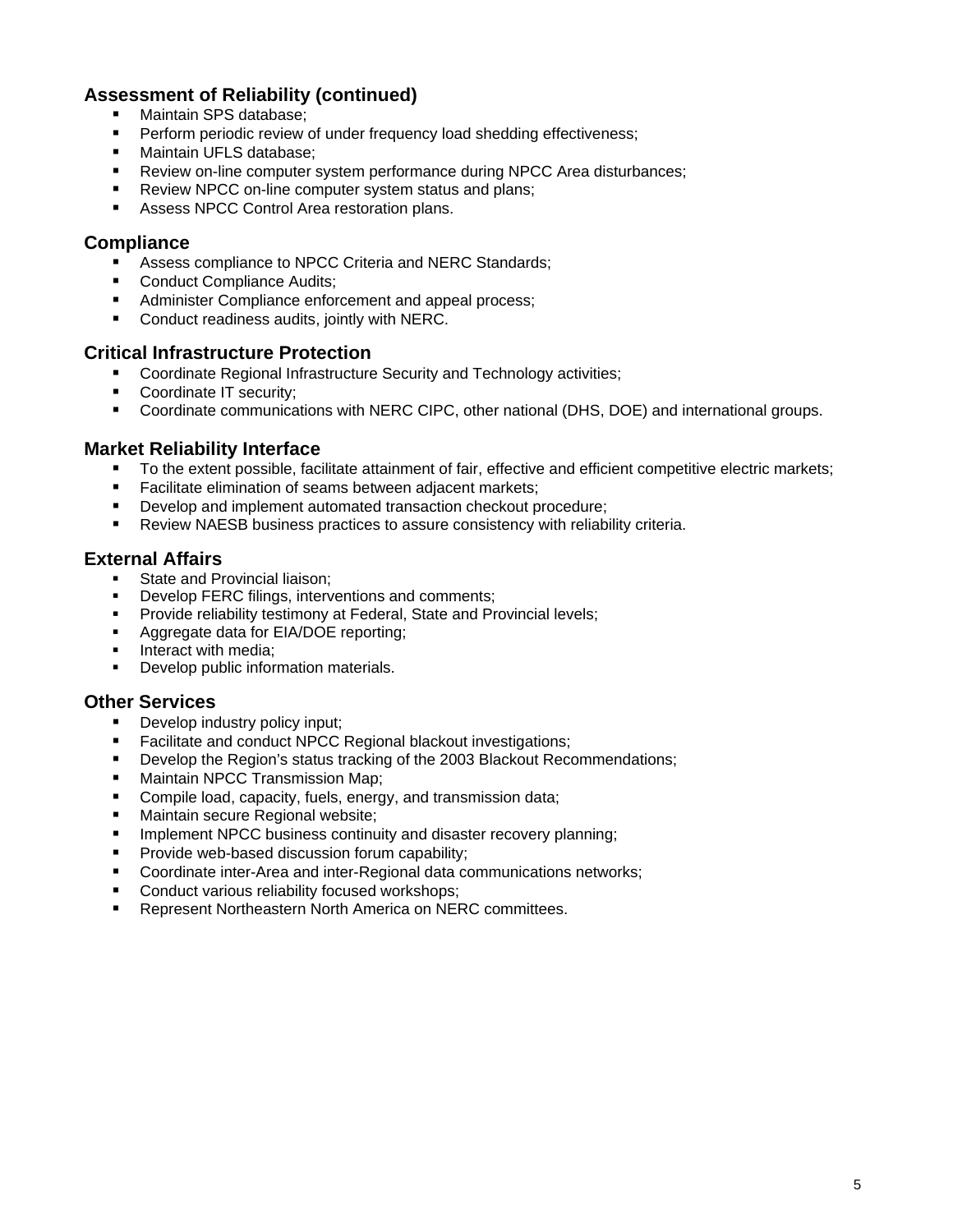## About NERC

NERC's members (profiled below) are the ten Regional Reliability Councils whose members come from all segments of the electric industry: investor-owned utilities; federal power agencies; rural electric cooperatives; state, municipal and provincial utilities; independent power producers; power marketers; and end-use customers. These entities account for virtually all the electricity supplied in the United States, Canada, and a portion of Baja California Norte, Mexico.

#### **ECAR**

The East Central Area Reliability Coordination Agreement (ECAR) was established in 1967 as the forum to address matters related to the reliability of interconnected bulk electric systems in the east central part of the United States. ECAR members work cooperatively to maintain reliability through coordinated planning and operation of members' generation and transmission facilities.

#### **ERCOT**

The Electric Reliability Council of Texas (ERCOT) is a single point of control bulk electrical Interconnection, located totally within the state of Texas. ERCOT is managed by a non-profit corporation that oversees the operation of its more than 76,000 megawatts of generation and more than 37,000 miles of transmission lines. The corporation is responsible for the overall operation and reliability of the grid, including its future planning needs.

#### **FRCC**

The Florida Reliability Coordinating Council (FRCC) encompasses Peninsular Florida, east of the Apalachicola River. It is electrically unique since it is a peninsula and is only tied to the Eastern Interconnection on one side. FRCC is responsible for setting the reliability standards, procedures, and policies that all users of the electric transmission grid must follow when operating in Peninsular Florida.

#### **MAAC**

The Mid-Atlantic Area Council's (MAAC) mission is to preserve reliability in a restructured and competitive electric industry. To that end, under the MAAC Agreement, PJM members with assets in the MAAC region are MAAC members and are obligated to comply with MAAC and NERC operating policies and planning standards. As parties to the PJM Operating Agreement and in accordance with the PJM Tariff, MAAC members coordinate their operations, planning, and integration of generation and transmission facilities. Operation of the Allegheny Power (AP) facilities has been integrated into the PJM control area, and compliance with operating measures are reported through MAAC. However, AP is still obligated by the planning criteria of the ECAR region and compliance with those criteria will continue to be assessed by ECAR.

#### **MAIN**

 As the year 2003 drew to a close, the Mid-America Interconnected Network (MAIN) began its fortieth year of service to the industry. However, the year began with the uncertainty caused not only by the continued migration of available transfer capability, OASIS, and reliability coordination services to overlapping independent system operators, but also by the notices submitted by two of its larger members of their intention to withdraw from MAIN by the end of 2003. A major consideration in these discussions was the goal to match the boundaries of the regional reliability organization with RTO/ISO boundaries. This goal was stymied by the fact that these boundaries appeared to be unstable. As a result, the two members agreed to stay in MAIN for at least another year (until December 31, 2004) in order to have better information on which to make a decision. This will continue to be a priority issue for MAIN in 2004.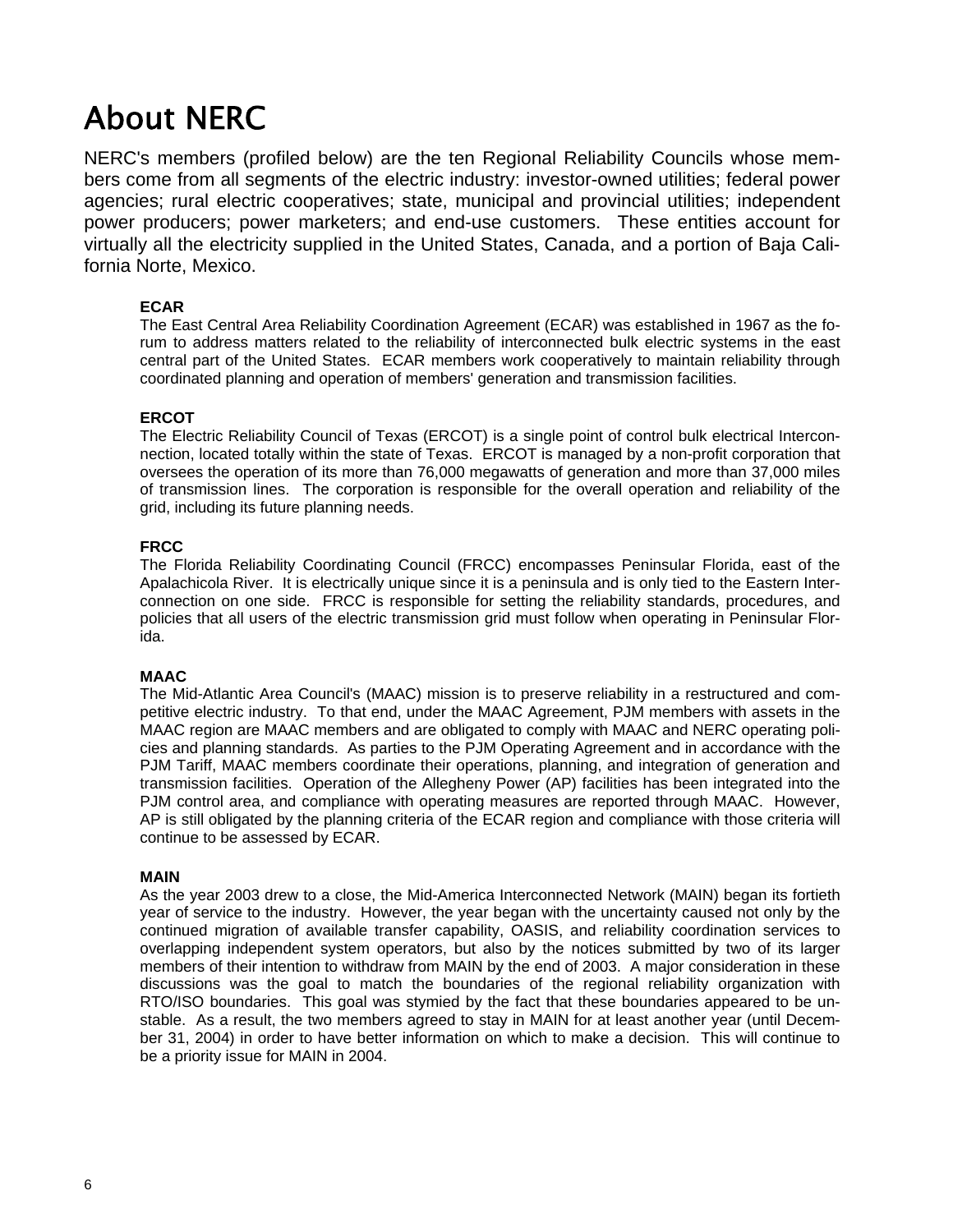#### **MRO**

 In 2005, the Midwest Reliability Organization (MRO) became operational and replaced the MAPP Regional Reliability Council of NERC. This has resulted in a more effective and efficient reliability organization to administer and enforce reliability standards across a broader geographical region in the Midwest part of North America. The MRO's region spans eight states in the U.S. and two Canadian provinces: Minnesota, Iowa, Nebraska, North Dakota, South Dakota, Missouri, Kansas, Montana, Wisconsin, Michigan, Saskatchewan and Manitoba and includes roughly one million square miles and serves nearly 20 million people.

#### **NPCC**

 The Northeast Power Coordinating Council (NPCC) is the voluntary, non-profit international electric Regional Reliability Council formed in January, 1966 shortly after the November 9, 1965 Northeast Blackout that establishes the processes which assure the reliable and efficient operation of the international bulk power systems in Northeastern North America through development and enforcement of regionally-specific criteria that are not inconsistent with NERC's broad-based continent-wide reliability standards. NPCC coordinates system planning, design and operations, assesses reliability, and monitors and enforces mandatory compliance with its reliability criteria. NPCC, to the extent possible, facilitates the attainment of fair, effective and efficient competitive electric markets.

#### **SERC**

SERC is the largest NERC region as measured by total generation and total load. The SERC region covers an area of about 464,000 square miles and includes parts or all of thirteen southeastern and south central states. SERC is divided geographically into four diverse sub regions Entergy (the geographical area of the Entergy Operating Companies and Associated Electric Cooperative, Inc.), Southern (the geographical area of the Southern electrical system), TVA (the Tennessee Valley Authority area), and VACAR (the Virginia-Carolinas area).

#### **SPP**

 The Southwest Power Pool (SPP), founded in 1941, is a group of 48 electric utilities serving more than 4 million customers across all or parts of eight southwestern states. The SPP serves as a NERC regional reliability council and, since 1997, has provided independent security coordination and tariff administration, pursuant to a FERC-approved tariff, across a service area with more than 33,000 miles of transmission lines and a gross plant investment approaching \$4 billion.

#### **WECC**

The Western Electricity Coordinating Council's (WECC) 1.8 million square mile service territory is equivalent to more than half the contiguous area of the United States. WECC was formed in 1967 and at the close of 2003 had a membership of 157 organizations representing all segments of the electric industry. WECC is responsible for developing planning and operating reliability criteria and policies, overseeing compliance with these criteria and policies through its Compliance Monitoring Review Process and Reliability Management System, ensuring open and nondiscriminatory transmission access among its members, coordinating operating and planning activities, and facilitating a regional transmission planning process.

NERC's mission is to ensure that the bulk electric system in North America is reliable, adequate and secure. It has operated successfully as a voluntary organization, relying on reciprocity, peer pressure and the mutual self-interest of all those involved.

NERC is organized as a not-for-profit corporation; a ten-member independent Board of Trustees governs NERC with guidance and input from an industry Stakeholders Committee. The Stakeholders Committee elects the independent trustees, votes on amendments to bylaws, participates in the budget process and provides advice and recommendations to the Board on policy matters.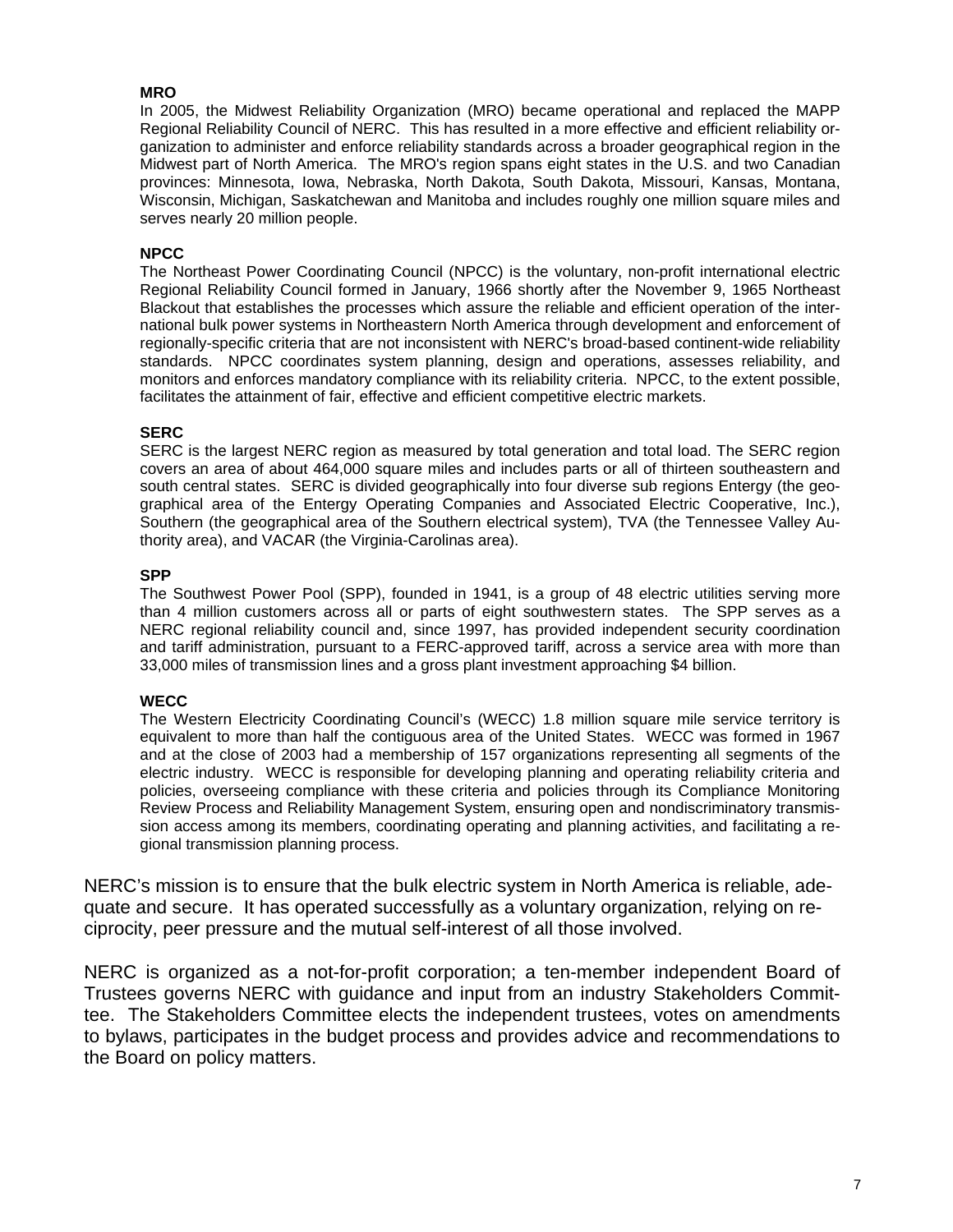Activities overseen by NERC committees and working groups composed of representatives from all industry segments who provide expertise in the planning, engineering and operating aspects of electric system reliability, security, and competitive wholesale electricity markets. To fulfill its mission, NERC:

- Sets standards for the reliable operation and planning of the bulk electric system;
- **Monitors, assesses and enforces compliance with standards for bulk electric system reliability;**
- **Provides education and training resources to promote bulk electric system reliability;**
- Assesses, analyzes and reports on bulk electric system adequacy and performance;
- Coordinates with Regional Reliability Councils and other organizations;
- Coordinates the provision of applications (tools), data and services necessary to support the reliable operation and planning of the bulk electric system;
- **EXEC** Certifies reliability service organizations and personnel;
- Coordinates critical infrastructure protection of the bulk electric system;
- Enables the reliable operation of the interconnected bulk electric system by facilitating information exchange and coordination among reliability service organizations;
- Administers procedures for appeals and conflict resolution for reliability standards development, certification, compliance and other matters related to bulk electric system reliability;

In response to changes taking place in the industry, NERC promotes the passage of electric reliability legislation in the United States and the development of a new mandatory system of reliability standards and compliance, backstopped in the United States by the Federal Energy Regulatory Commission.

In the meantime, NERC encourages compliance with its reliability standards through an agreement with its members. NERC has implemented a new standards development process in 2002 designed to ensure that the development of reliability standards is fair, open, balanced and inclusive. Using a weighted-segment voting structure, registered members of nine industry segments vote to approve or reject proposed reliability standards. The nine segments are:

- **Transmission owners;**
- **RTOs, ISOs, and Regional Reliability Councils;**
- **Load-serving entities:**
- **Transmission-dependent utilities;**
- **Electricity producers;**
- **Brokers, aggregators, marketers;**
- **End users (large);**
- **End users (small);**
- **Federal, state and provincial government agencies;**

NERC signed a Memorandum of Understanding with the North American Energy Standards Board (NAESB) and the ISO/RTO Council to ensure that development of wholesale electric business practices and reliability standards is harmonized and that every effort is made to minimize duplication of effort.

A Joint Interface Committee, comprising representatives of NERC, NAESB, and the ISO/RTO Council, reviews all standards development proposals to determine whether NERC or NAESB should develop a proposed standard.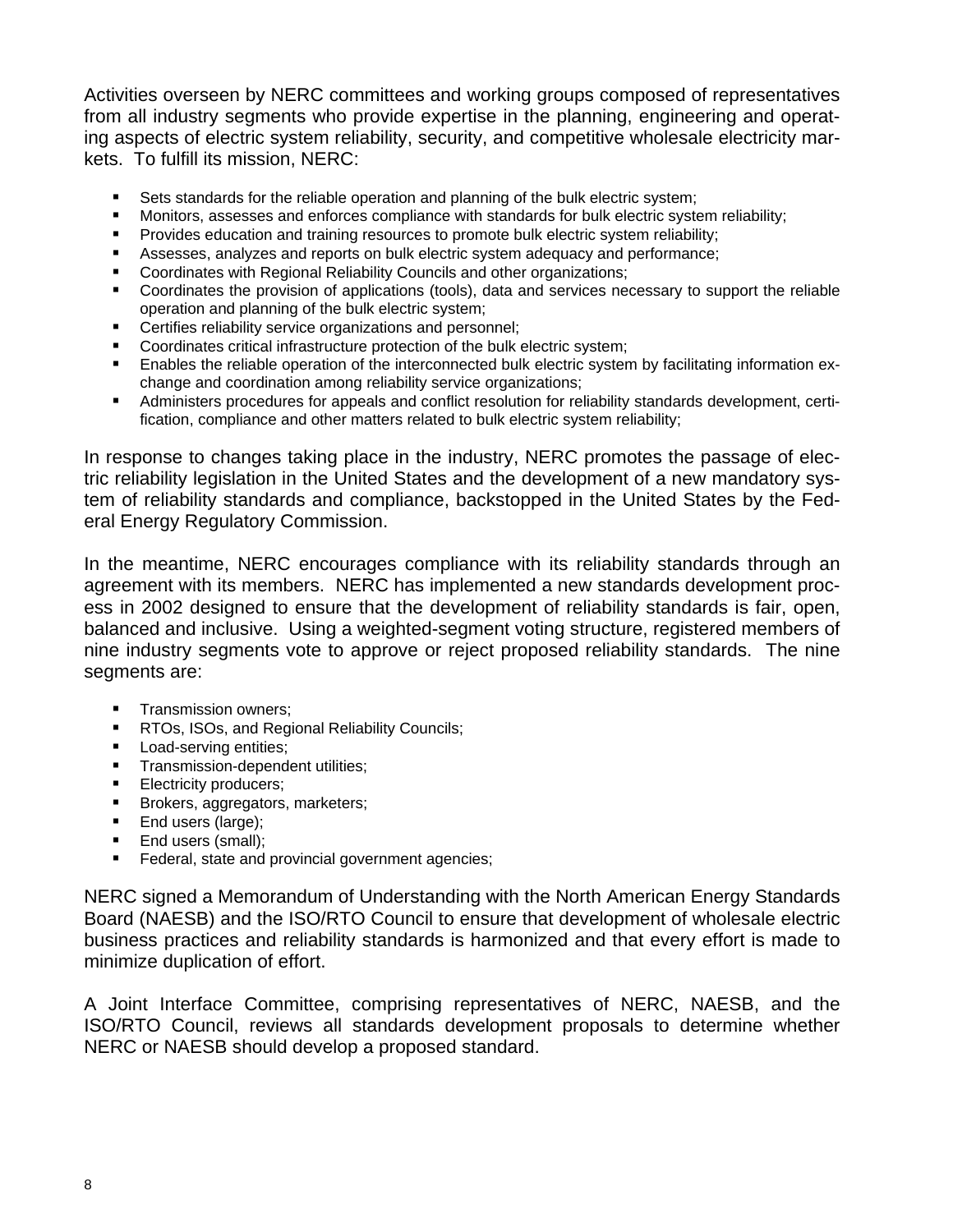## Background

NERC was formed in 1968 by the action of nine Regional Reliability Councils. Its precursor was created in 1962 when the Eastern interconnection was established. The Interconnected Systems Group (midwest/southern utilities), the PJM interconnection, and CANUSE formed the Interconnection Coordination Committee to recommend an informal operations structure, which led to the formation of the North American Power Systems Interconnection Committee. NAPSIC was an informal voluntary association of system operators that also included ERCOT and what ultimately became the WSCC.

The final (US) Federal Power Commission report on the 1965 Northeast Power Failure recommended:

power coordination made up of representatives from each of the nation's regional coordinating organizations to exchange and disseminate information on regional coordinating practices to all of the regional organizations, and to review, discuss, and assist in resolving matters affection interregional coordination

The National Electric Reliability Council (NERC) agreement was signed June 1, 1968, 2½ years after the formation of NPCC and other regional coordinating councils. It originally comprised ad hoc committees on operations and on planning and coordination.

Organizational objectives agreed upon in 1978 include: define/measure reliability; analyze and testify on legislation affecting reliability; study interregional interconnections; communicate with and educate others about reliability; collect and publish data on future electricity supply and demand.

NERC's activities expanded as a result of the US National Energy Act (1978) to include development of planning guidelines for bulk electric systems. NAPSIC merged with NERC in 1980 and became the NERC Operating Committee; the NERC Technical Advisory Committee became the Engineering Committee.

The Future Role of NERC Task Force, formed to address implications of the (US) Energy Policy Act (1992), developed in 1993 a future action plan that included Policies for Interconnected Systems Operation and Policies for Planning Reliable Bulk Electric Systems.

## Standards

In 1995, as a response to the US Federal Energy Regulatory Commission NOPR on Open Access, NERC filed a six-point action plan that included ensuring compliance with NERC rules in a comparable and fair manner.

In 1997, the Electric Reliability Panel, formed to recommend how to ensure that reliability could be maintained in a competitive marketplace, recommended NERC restructure as a self-regulating organization with authority to set, measure, and enforce reliability planning and operating standards (NAERO). The first NERC Planning Standards were approved by the NERC Board of Trustees (BOT), replacing the planning guides, in 1997.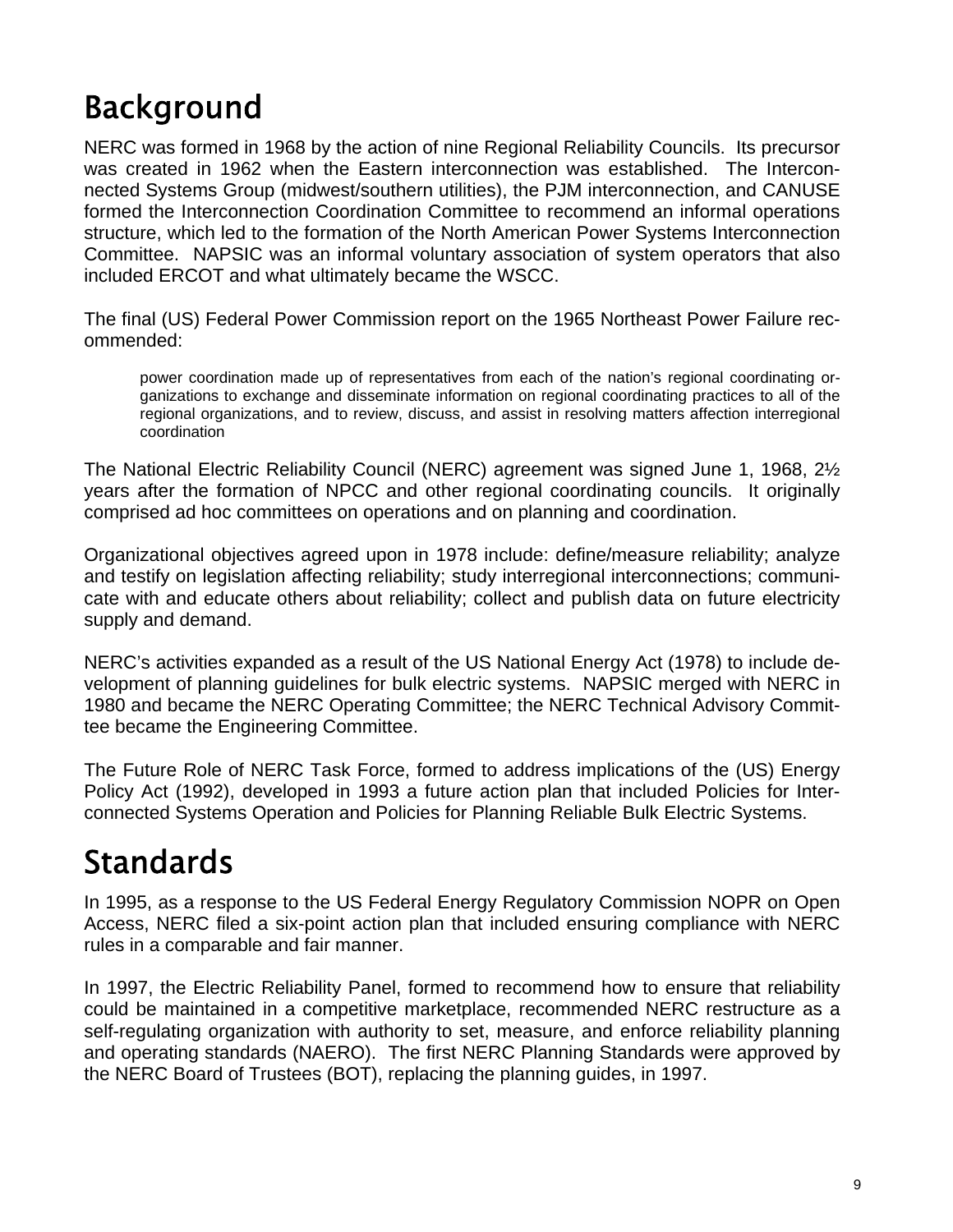Standards and compliance procedures were initiated in 1999, together with a pilot compliance program. The Standards Task Force undertook a review of the NERC reliability standards in 2000, together with the process used to develop standards. In 2001 they undertook to redesign the process to develop NERC standards, which will be used to prepare new organization standards. The new process was approved by the NERC BOT in 2002, and the Standards Authorization Committee was created. The process was accredited by ANSI in 2003. The first standard developed by new process (Cyber Security) was adopted by the NERC BOT in 2003.

### **New NERC Reliability Standards to Take Effect April 1, 2005**

NERC has adopted reliability standards for the bulk electric system that incorporate the existing NERC operating policies, planning standards, and compliance requirements into an integrated and comprehensive set of measurable standards. The standards take effect on April 1, 2005, and will apply to all entities that play a role in maintaining the reliability of the bulk electric system in the United States and Canada.

There are presently 14 categories of standards containing a total of 91 standards.

## **Compliance**

In 2001, nine of the ten regional councils signed an agreement for regional compliance and enforcement programs with NERC; the intent was to enforce compliance with NERC rules through contractual means. In 2004, the NERC BOT approved Guidelines for Reporting and Disclosure to provide transparency to the results of NERC and regional council audit and compliance programs.

### **Compliance Program Transitions to New Reliability Standards**

On April 1, 2005, when the reliability standards replace the operating policies and planning standards, NERC will retire the compliance templates it has used to measure compliance with the former policies and standards. The compliance requirements within the new reliability standards will replace the compliance templates.

The 2005 Compliance Enforcement Program (CEP) currently consists of 18 operating templates and 27 planning templates. On April 1, the CEP will monitor compliance only with the reliability standards that correspond to the templates that are currently in the 2005 CEP. No new measures will be added to the program on April 1. In March, NERC will post information about the standards and requirements that correspond to the templates in the 2005 CEP. The goal is a seamless transition from the template-based compliance program to the reliability standards and requirements. The Compliance and Certification Managers Committee, however, may change how these new standards are monitored if problems are discovered during the transition.

The CEP will not actively monitor any new standards approved in 2005, but, as with all standards, NERC expects compliance with the new standards, whether they are actively monitored or not.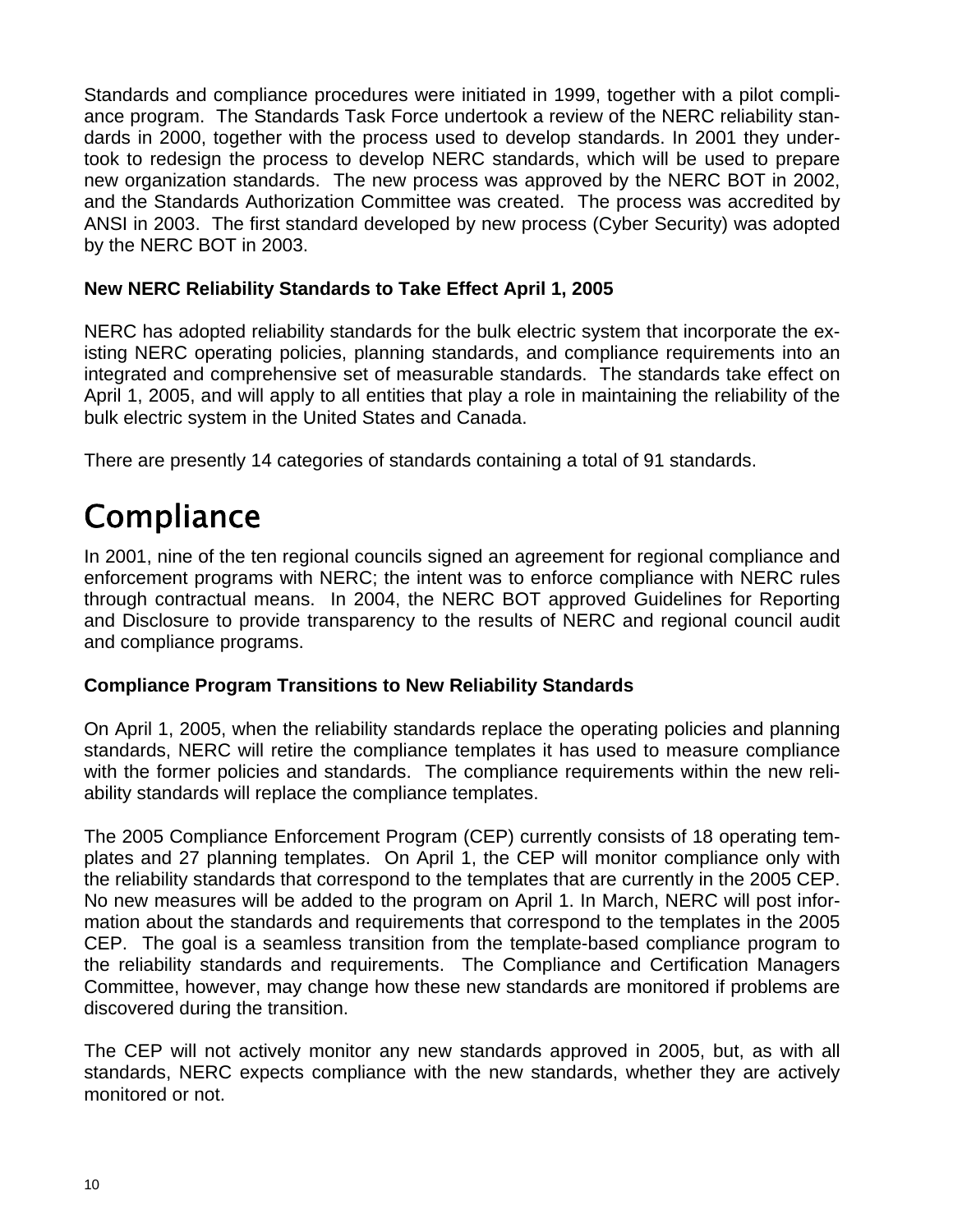## NERC Technical Services, Tools, & Databases

Examples of NERC technical services, tools, and databases include:

### Electricity Supply and Demand Database (ES&D)

- Supports the assessment of the reliability of the interconnected bulk electric system in North America;
- Provides a summary of electric supply and demand projections for the United States and Canada;
- Presents aggregated electric utility ten-year projections of electricity demand, electric generating capacity, electricity production, fossil fuel requirements, transmission lines, and generating unit additions and retirements;
- Allows users to create custom queries, views, and exports of data.

### Electronic Tagging of Energy Transactions (E-Tag)

- Database captures all wholesale electricity interchange transactions that are scheduled in the Eastern Interconnection — more than one million transactions recorded in 2003;
- Information contained in E-Tags is used to update the information contained in the Interchange Distribution Calculator.

### GADS Services

- Generating Availability Data System (GADS) collects, records, and retrieves operating information for improving the performance of electric generating equipment;
- Information used to support equipment reliability and availability analyses and decision-making by GADS data users;
- Training –GADS Services instructs power plant owners/operators, consultants, and government officials in the fundamentals of data collection and use of statistics;
- Analytical Software pc-GAR for Windows remains the premier software produced for analyzing power plant performance;
- **D** Options were added to the program for analyzing equipment problems by cause codes;
- Used in 12 countries and is the model the World Energy Council (WEC) Performance of Generating Plant (PGP) Committee uses.

### Interchange Distribution Calculator (IDC)

- Receives near real-time inputs on the current status of transmission facilities across the Eastern Interconnection;
- **Computes the flow impacts of all scheduled wholesale electricity transactions on those facilities;**
- An essential tool for quickly calculating electricity flows and comparing them to system operating limits to ensure that the transmission grid does not become overloaded;
- Supports NERC Transmission Loading Relief procedure, which is used as a backstop to curtail electricity transactions when the transmission system approaches or reaches established limits.

### System Data eXchange (SDX)

- Used to communicate system load and topology data to the IDC and other reliability coordinators for ATC calculations;
- Internet-based, which allows reliability coordinators to automate outage reporting.